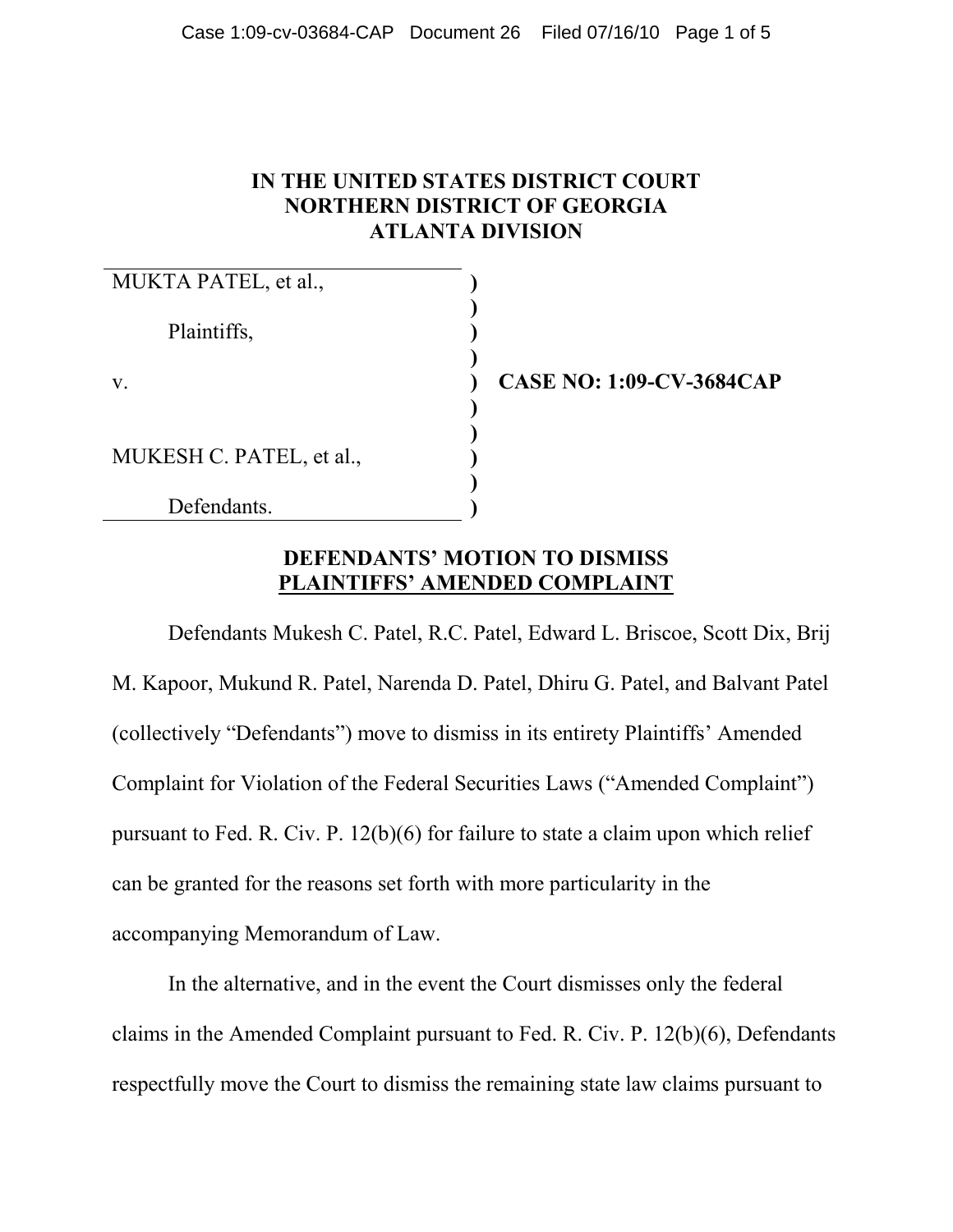Fed. R. Civ. P. 12(b)(1) for lack of subject matter jurisdiction on the grounds that 28 U.S.C. § 1332(d)(2) is inapplicable, and there is not otherwise a basis for diversity jurisdiction, as set forth with more particularity in the accompanying Memorandum of Law.

WHEREFORE, Defendants respectfully request that their Motion to Dismiss be granted and that the claims in the Amended Complaint be dismissed with prejudice. Defendants further respectfully pray for such other and further relief as the Court deems just and proper, including but not limited to sanctions for abusive litigation, per the provisions of Fed. R. Civ. P. 11 and 15 U.S.C. § 78u-4(c). *See also Ledford v. Peeples*, 605 F.3d 871 (11th Cir. 2010).

Dated: July 16, 2010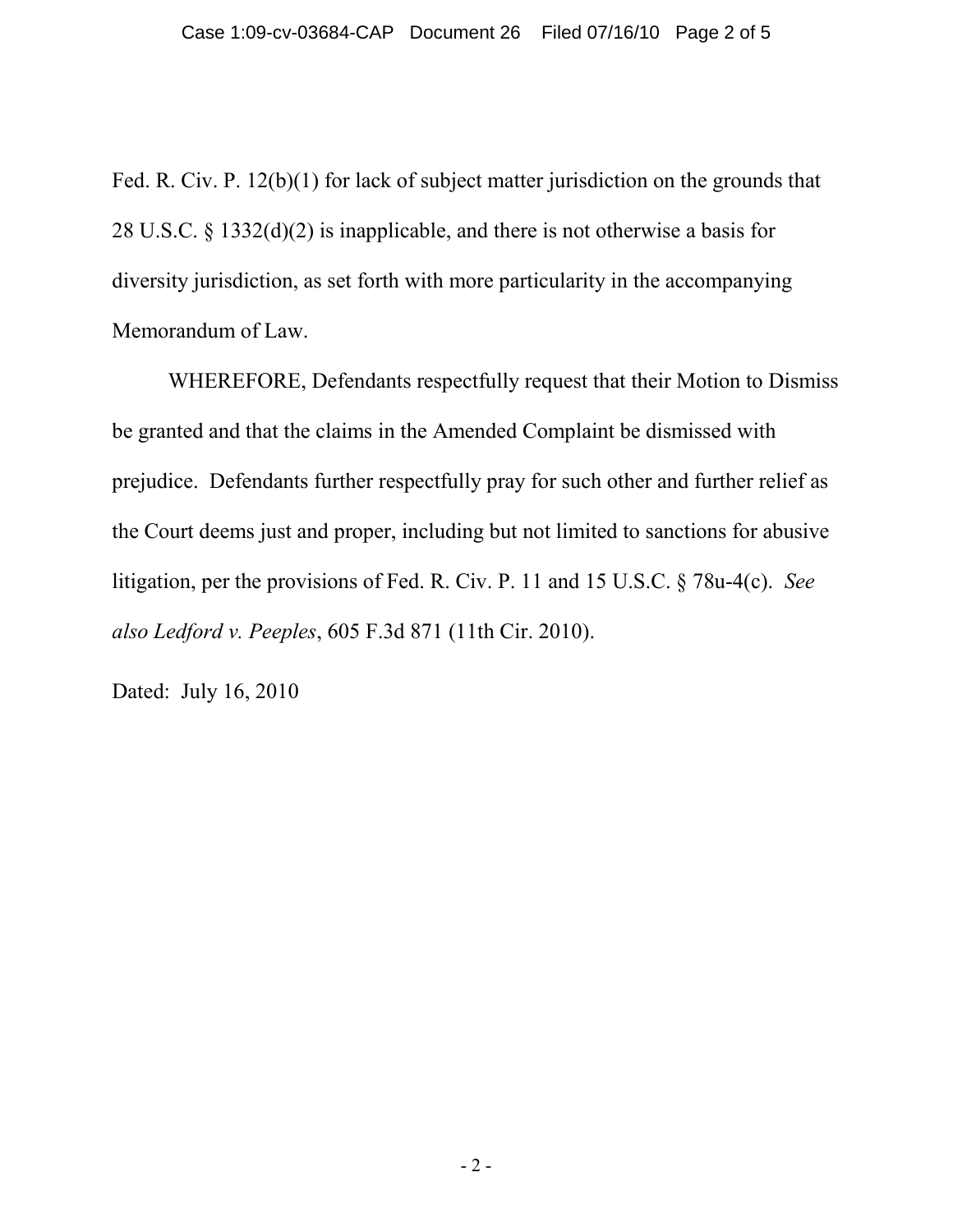Respectfully submitted,

### ALSTON & BIRD LLP

By: /s/ Kerry K. Vatzakas Theodore J. Sawicki Georgia Bar No. 627851 Robert R. Long Georgia Bar No. 141546 Kerry K. Vatzakas Georgia Bar No. 141347 1201 West Peachtree Street Atlanta, Georgia 30309 Tel: (404) 881-7000 Fax: (404) 881-7777

*Counsel for Defendants*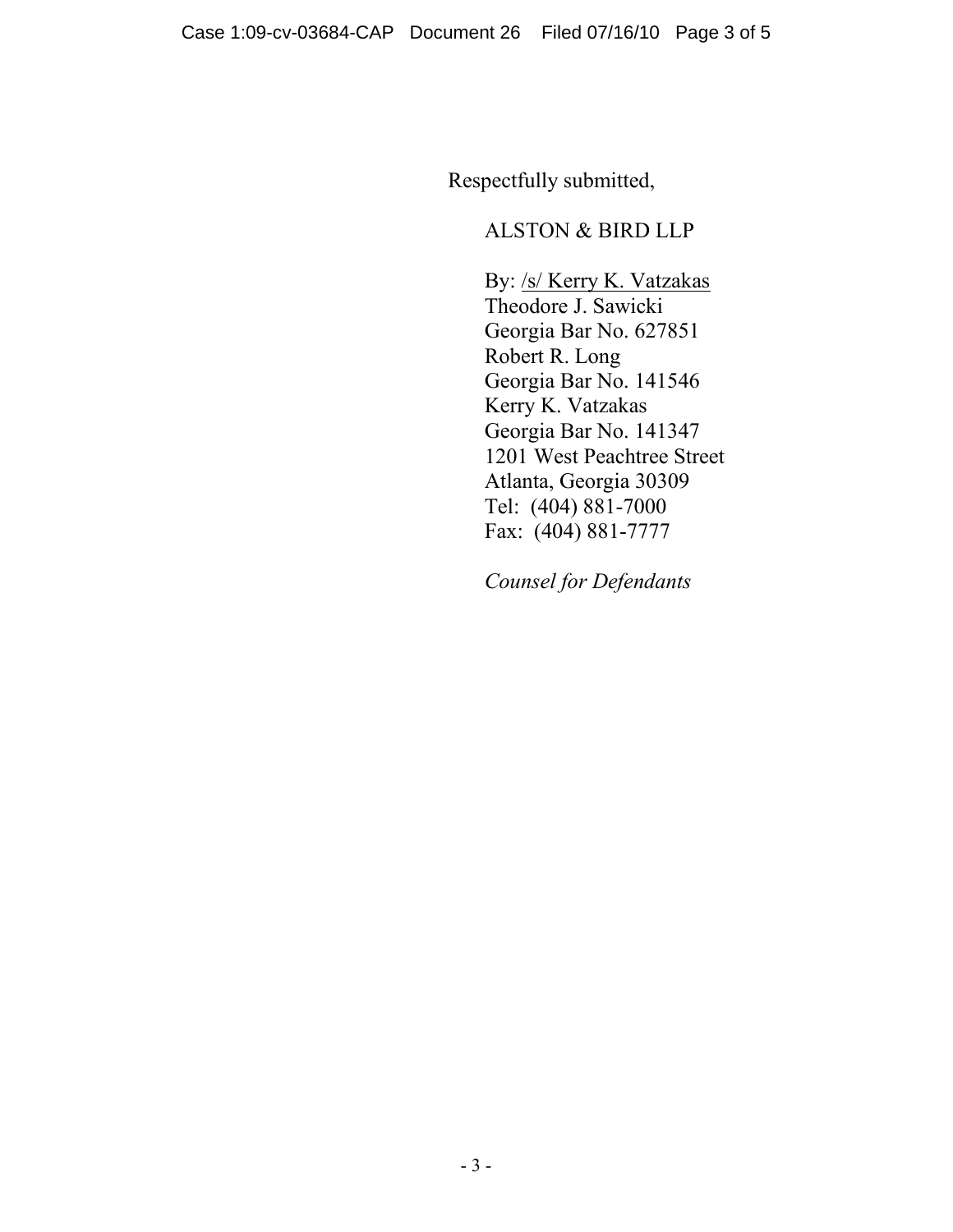## **CERTIFICATION OF TYPEFACE COMPLIANCE**

Pursuant to LR 7.1(D), NDGa., counsel for Defendants hereby certifies that this brief has been prepared with one of the font and point selections approved by the Court in LR 5.1, NDGa.